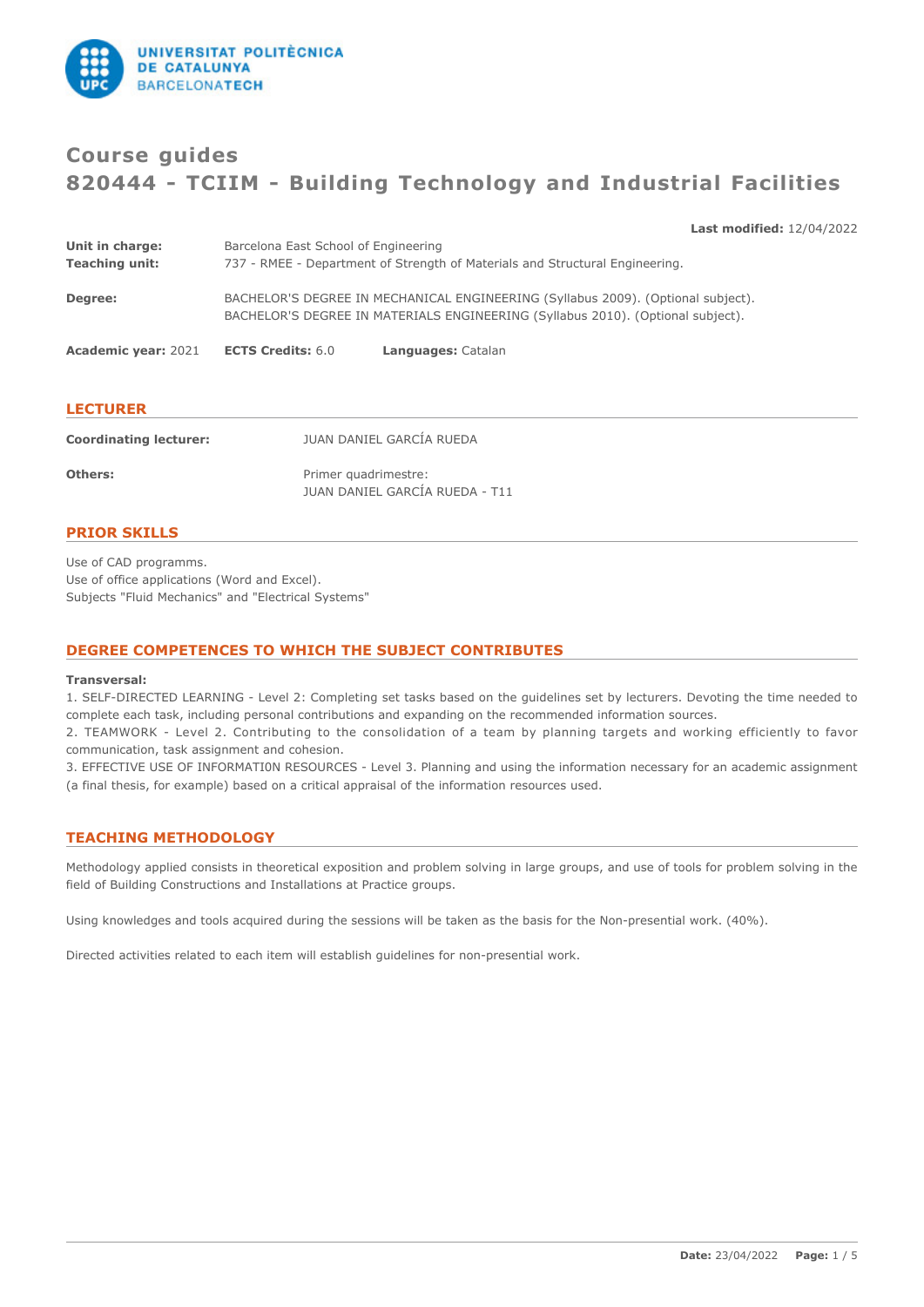

# **LEARNING OBJECTIVES OF THE SUBJECT**

- 1 Acquire knowledge in the field of engineering projects aimed at buildings and industrial facilities.
- 2 Acquire ability to manage specifications, regulations and mandatory standards.
- 3 Representing simple industrial processes.
- 4 Distinguish constraints involved in industrial buildings.
- 5 Designing industrial buildings and establishing location of industrial plants.
- 6 Analyze and design elements of basic industrial facilities.
- 7 Establish construction systems involved in industrial building.
- 8 Design Implementation alternatives.
- 9 Distinguish between different instruments of urban planning and its functions.
- 10 Select the most appropriate structural system in industrial building.
- 11 Select the most appropriate building systems in industrial building.
- 12 Analyze and assess the environmental impact of proposed solutions.

# **STUDY LOAD**

| <b>Type</b>       | <b>Hours</b> | Percentage |
|-------------------|--------------|------------|
| Self study        | 90,0         | 60.00      |
| Hours large group | 30,0         | 20.00      |
| Hours small group | 30,0         | 20.00      |

### **Total learning time:** 150 h

# **CONTENTS**

# **1. Introduction to industrial building and facilities projects.**

#### **Description:**

Introduction to projects redaction. Parts project. Minimum content. Applying rules. Appendices and complementary documentation. Guidelines for quality management in projects.

# **Full-or-part-time:** 6h

Theory classes: 2h Self study : 4h

### **2. Engineer's competences in industrial building.**

# **Description:**

Competences of the engineer in building processes. Agents of building: roles and responsibilities. Project Management. Timing. Health and safety.

**Full-or-part-time:** 4h Theory classes: 2h Self study : 2h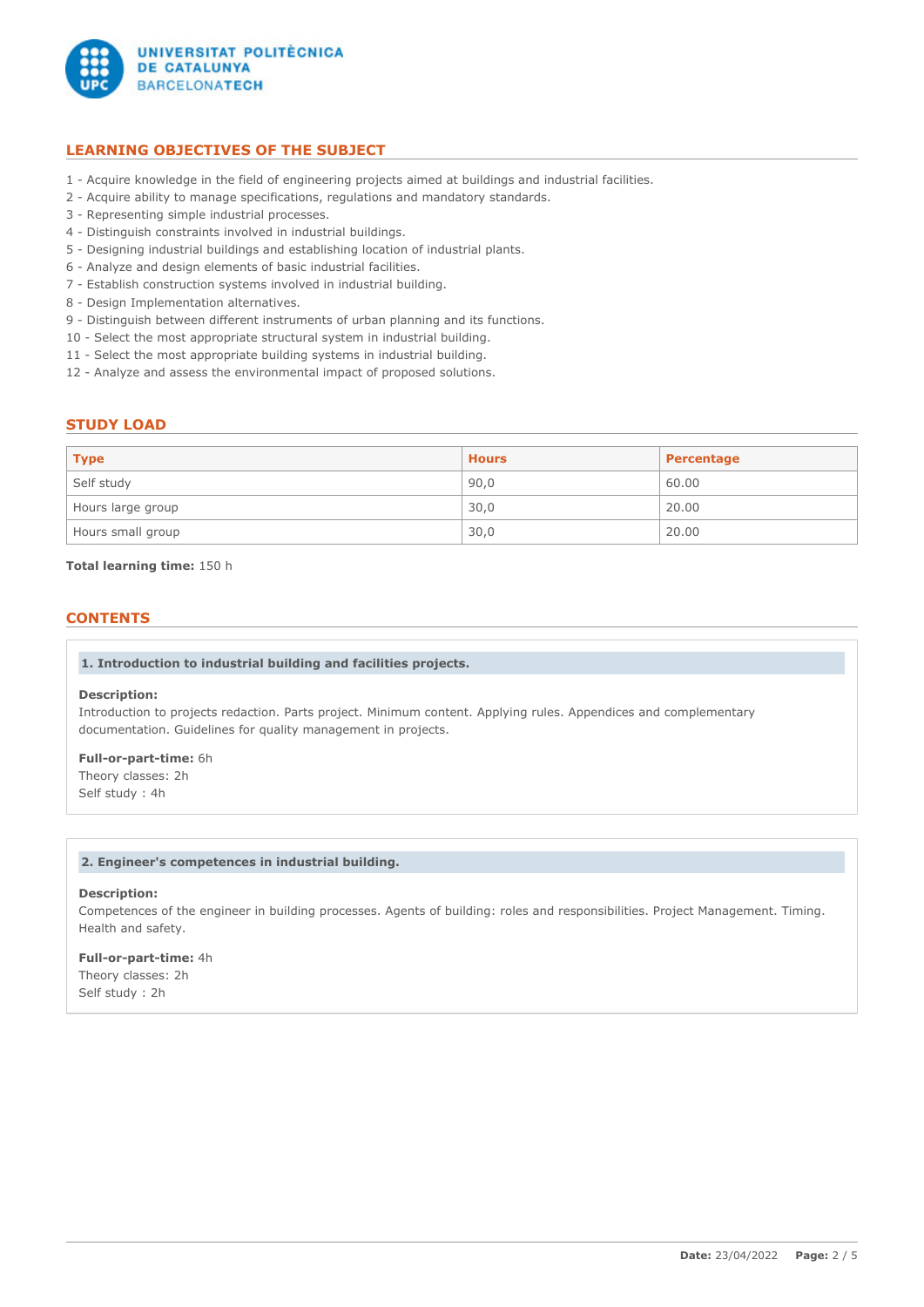

#### **3. Relation between architecture and industry.**

# **Description:**

Function and objectives of architecture. General Introduction to architectural design. Industrial architecture: characteristics and solutions. Type structural in industrial building: evolution since classic times to nowadays. Sizing of spaces: modular construction.

**Full-or-part-time:** 9h

Theory classes: 3h Self study : 6h

# **4. Common services in industrial buildings.**

#### **Description:**

Lighting. Fire protection: detection, Manual / Automatic Discharge Fire Extinguishers, Air conditioning and ventilation. Telecommunication networks. Security systems: Physical security, electronic systems for intrusion detection and CCTV.

**Full-or-part-time:** 15h

Theory classes: 3h Practical classes: 2h Self study : 10h

# **5. Plant layout: Systematic Layout Planning**

#### **Description:**

Definition of industrial process: process diagram. List of activities and operating conditions. Distribution in space. Systematic Layout Planning. Proposal and evaluation of solutions.

# **Full-or-part-time:** 7h

Theory classes: 2h Self study : 5h

### **6. Auxiliary services in manufacturing processes**

### **Description:**

Water networks. Sanitation networks. Electrical installations: LT and HT. Generation of heat and cold. CHP. Other required services.

# **Full-or-part-time:** 28h

Theory classes: 9h Practical classes: 5h Self study : 14h

#### **7. Essential characteristics in industrial building.**

#### **Description:**

Main requirements: industrial safety. Determinants of design. Process-oriented requirements: Functional Plan. Minimum safety and health requirements.

#### **Full-or-part-time:** 16h

Theory classes: 4h Practical classes: 2h Self study : 10h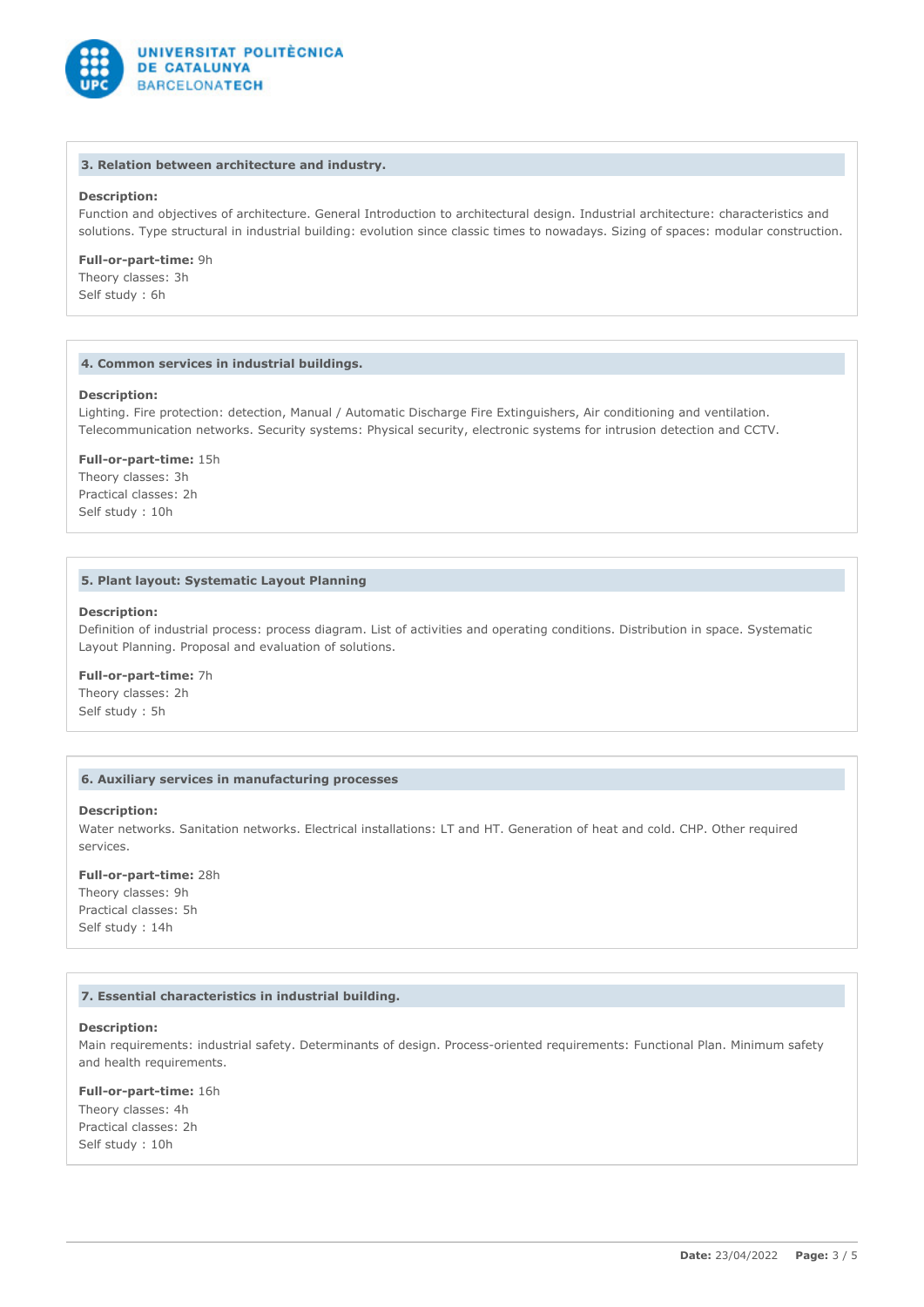

# **8. Basics of industrial location.**

# **Description:**

Regional policies and location. Classical theories and new trends. Industrial districts. Delocalization.

### **Full-or-part-time:** 7h

Theory classes: 2h Self study : 5h

#### **9. Introduction to soil planning**

#### **Description:**

Purpose of soil planning. Soil planning and land classification. Basic urban services. Urban systems. Land use. General planning. Special Plans.

#### **Full-or-part-time:** 7h

Theory classes: 2h Self study : 5h

### **10. Introduction to industrial soil planning.**

#### **Description:**

Planning for industrial land. Current trends in industrial soil planning. Characteristics of great industrial areas. Location of activities.

**Full-or-part-time:** 7h Theory classes: 2h Self study : 5h

# **11. Systems and subsystems in building.**

# **Description:**

Building systems and subsystems. Basic conditions. Structural system. Envelope system. System of compartmentalization and sectorization. Conditioning system and facilities. System finishes.

#### **Full-or-part-time:** 29h

Theory classes: 10h Practical classes: 4h Self study : 15h

#### **12. Environment and industry.**

# **Description:**

Objectives of sustainability. Characterization of the environment. Environmental impact of industrial activity. Energy Planning: Renewable energy and other eco-efficiency measures. Environmental legislation and administrative procedures.

#### **Full-or-part-time:** 15h

Theory classes: 4h Practical classes: 2h Self study : 9h